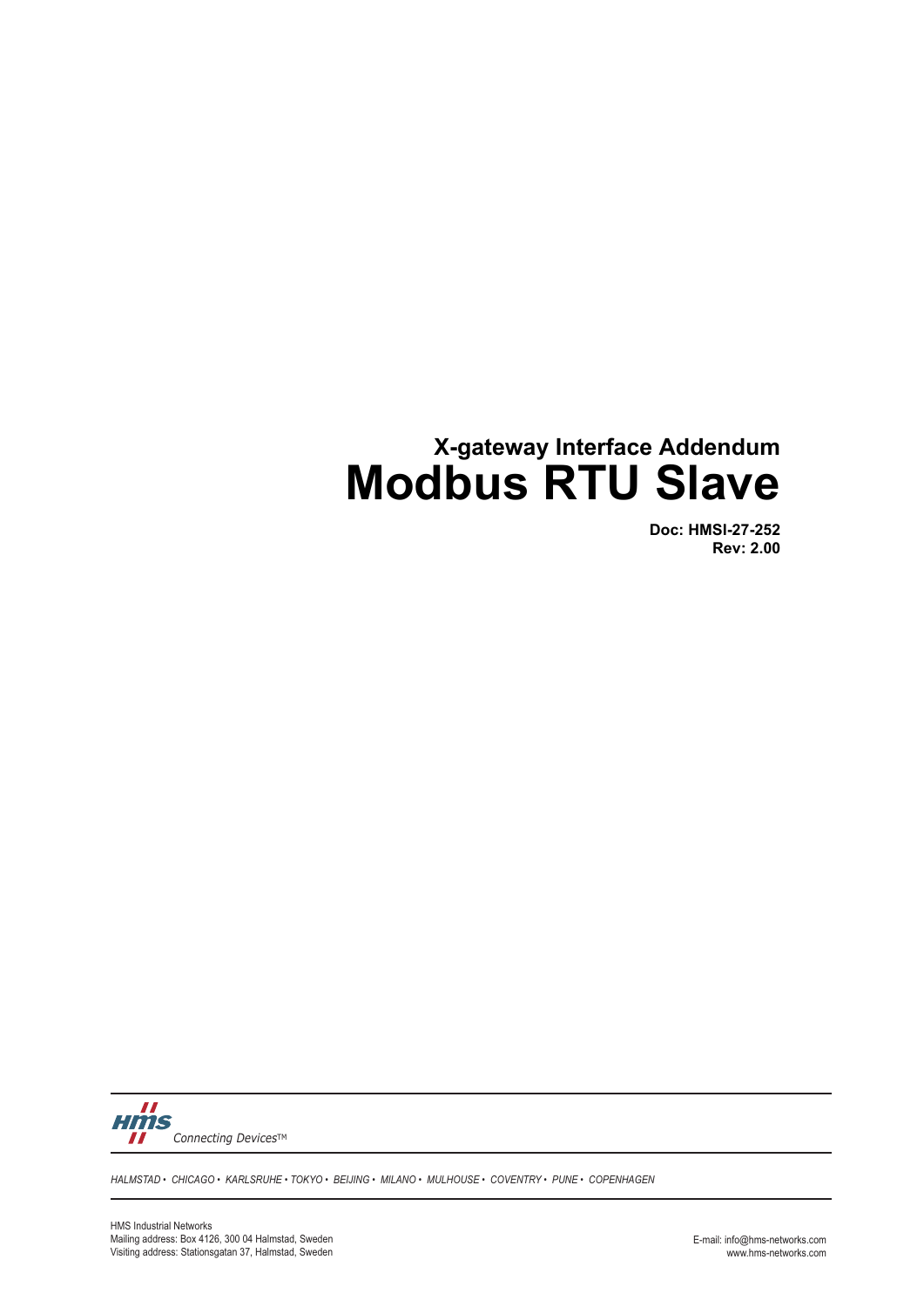# **Important User Information**

This document is intended to provide a good understanding of the functionality offered by the Interface described here.

The reader is expected to be familiar with high level software design, and communication systems in general. The use of advanced interface-specific functionality may require in-depth knowledge of networking internals and/or information from the network specifications. In such cases, the persons responsible for the implementation of this product should either obtain the necessary specifications to gain sufficient knowledge, or alternatively limit the implementation in such a way that this is not necessary.

#### **Liability**

Every care has been taken in the preparation of this manual. Please inform HMS Industrial Networks AB of any inaccuracies or omissions. The data and illustrations found in this document are not binding. We, HMS Industrial Networks AB, reserve the right to modify our products in line with our policy of continuous product development. The information in this document is subject to change without notice and should not be considered as a commitment by HMS Industrial Networks AB. HMS Industrial Networks AB assumes no responsibility for any errors that may appear in this document.

There are many applications of this product. Those responsible for the use of this device must ensure that all the necessary steps have been taken to verify that the applications meet all performance and safety requirements including any applicable laws, regulations, codes, and standards.

HMS Industrial Networks AB will under no circumstances assume liability or responsibility for any problems that may arise as a result from the use of undocumented features, timing, or functional side effects found outside the documented scope of this product. The effects caused by any direct or indirect use of such aspects of the product are undefined, and may include e.g. compatibility issues and stability issues.

The examples and illustrations in this document are included solely for illustrative purposes. Because of the many variables and requirements associated with any particular implementation, HMS Industrial Networks AB cannot assume responsibility for actual use based on these examples and illustrations.

#### **Intellectual Property Rights**

HMS Industrial Networks AB has intellectual property rights relating to technology embodied in the product described in this document. These intellectual property rights may include patents and pending patent applications in the US and other countries.

#### **Trademark Acknowledgements**

Anybus ® is a registered trademark of HMS Industrial Networks AB. All other trademarks are the property of their respective holders.

**WARNING**: This is a class A product. in a domestic environment this product may cause radio interference in which case the user may be required to take adequate measures. **ESD Note**: This product contains ESD (Electrostatic Discharge) sensitive parts that may be damaged if ESD

control procedures are not followed. Static control precautions are required when handling the product. Failure to observe this may cause damage to the product.

> Modbus RTU Slave X-Gateway Interface Addendum Copyright© HMS Industrial Networks AB Doc: HMSI-27-252, Rev: 2.00 May 2014

**!**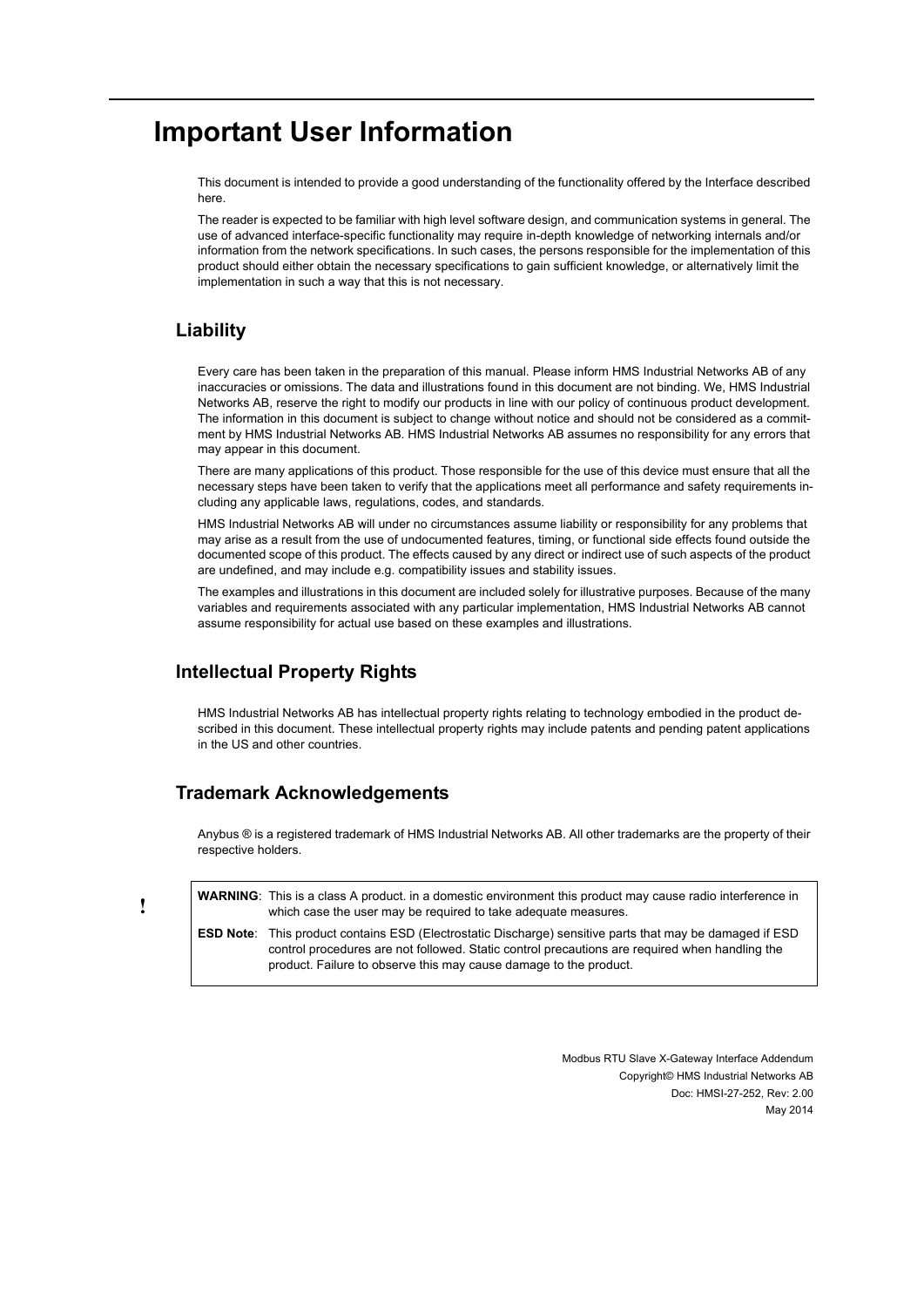# **Table of Contents**

| Preface   | <b>About This Document</b>            |  |
|-----------|---------------------------------------|--|
|           |                                       |  |
|           |                                       |  |
|           |                                       |  |
|           |                                       |  |
|           |                                       |  |
|           |                                       |  |
| Chapter 1 | About the Modbus RTU Slave Interface  |  |
|           |                                       |  |
|           |                                       |  |
|           |                                       |  |
|           |                                       |  |
| Chapter 2 | <b>Installation and Configuration</b> |  |
|           |                                       |  |
|           |                                       |  |
|           |                                       |  |
|           |                                       |  |
|           |                                       |  |
|           |                                       |  |
| Chapter 3 | Data Exchange                         |  |
|           |                                       |  |
|           |                                       |  |
|           |                                       |  |
|           |                                       |  |
|           | Appendix A Technical Specification    |  |
|           |                                       |  |
|           |                                       |  |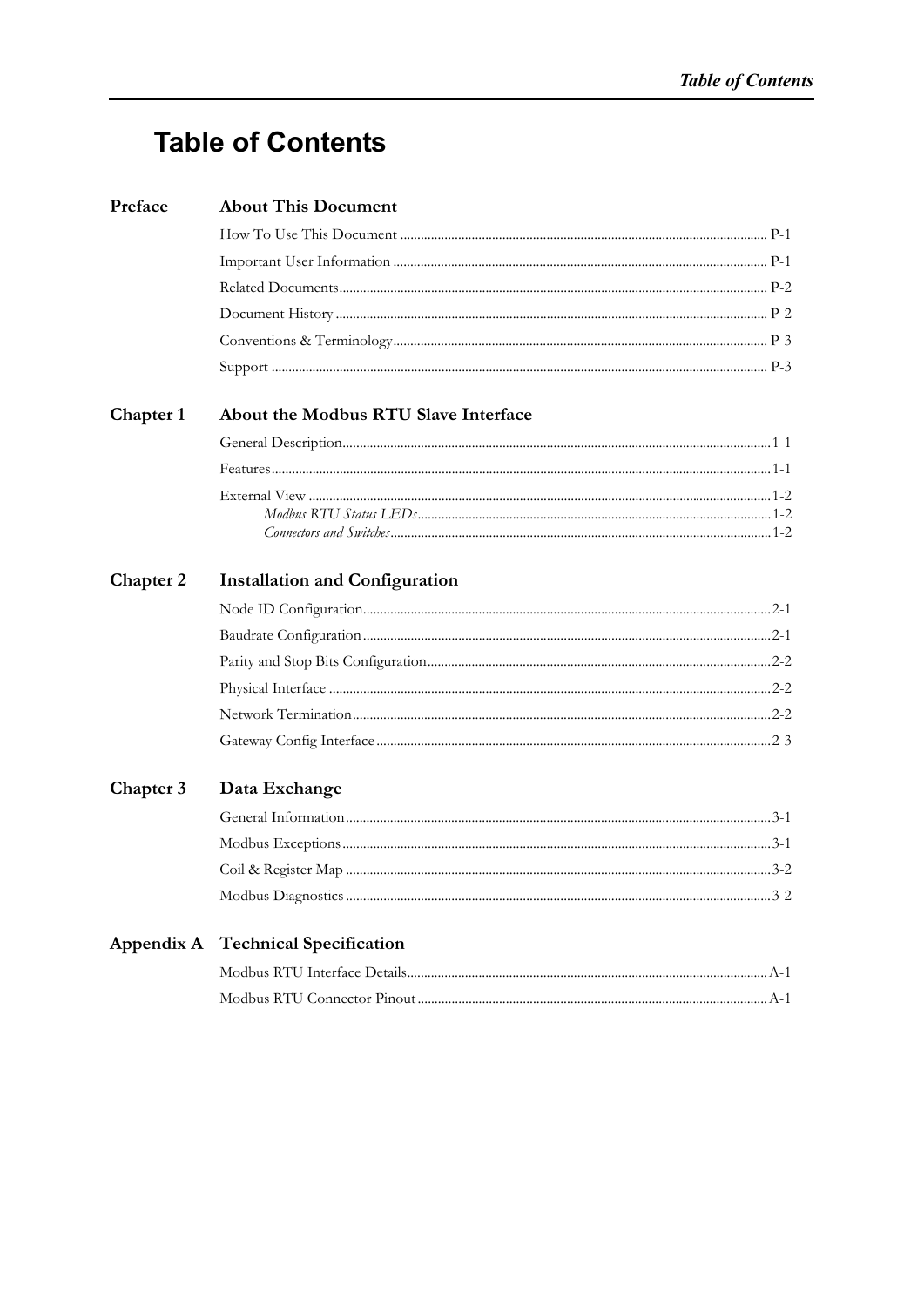# <span id="page-3-1"></span><span id="page-3-0"></span>**P. About This Document**

## <span id="page-3-2"></span>**P.1. How To Use This Document**

This document describes the various features of the Modbus RTU Slave interface, basic network installation procedures and various network specific details. General information and operating instructions for the X-gateway is available in the Anybus X-gateway User Manual.

The reader of this document is expected to be familiar with the Modbus RTU networking system, and communication systems in general.

For further information, documentation etc., please visit www.anybus.com.

### <span id="page-3-3"></span>**P.2. Related Documents**

| Document name                         | Author     |
|---------------------------------------|------------|
| Anybus X-gateway User Manual          | <b>HMS</b> |
| Anybus-S Modbus RTU Fieldbus Appendix | <b>HMS</b> |

# <span id="page-3-4"></span>**P.3. Document History**

#### **Revision List**

| Revision | Date             | Author(s)  | Charter(s) | Description                                   |
|----------|------------------|------------|------------|-----------------------------------------------|
| 1.00     | $2004 - 03 - 10$ | PeP        | All        | First release                                 |
| 1.02     | 2006-05-31       | PeP        | 1, 2       | Minor update                                  |
| 1.03     | $2007 - 04 - 02$ | PeP        | А          | Minor update                                  |
| 1.10     | $2007 - 12 - 03$ | PeP        | P, 1, 2, 3 | Major rewrite                                 |
| 1.11     | 2008-05-21       | PeP        |            | Minor update                                  |
| 2.00     | May 2014         | <b>SDA</b> | All        | New hardware and Anybus Configuration Manager |

### <span id="page-3-5"></span>**P.4. Conventions & Terminology**

The following conventions are used throughout this document:

- Numbered lists provide sequential steps
- Bulleted lists provide information, not procedural steps
- The term 'X-gateway' is used when referring to the Anybus X-gateway
- The term 'Slave interface' is used when referring to the Modbus RTU Slave interface.
- The term 'user manual' is used when referring to the Anybus X-gateway User Manual.
- Hexadecimal values are written in the format NNNNh, where NNNN is the hexadecimal value.
- 16/32 bit values are generally stored in Motorola (big endian) format unless otherwise stated.

### <span id="page-3-6"></span>**P.5. Support**

[For general contact information and support, please refer to the contact and support pages at](http://www.hms-networks.com)  [www.anybus.com.](http://www.hms-networks.com)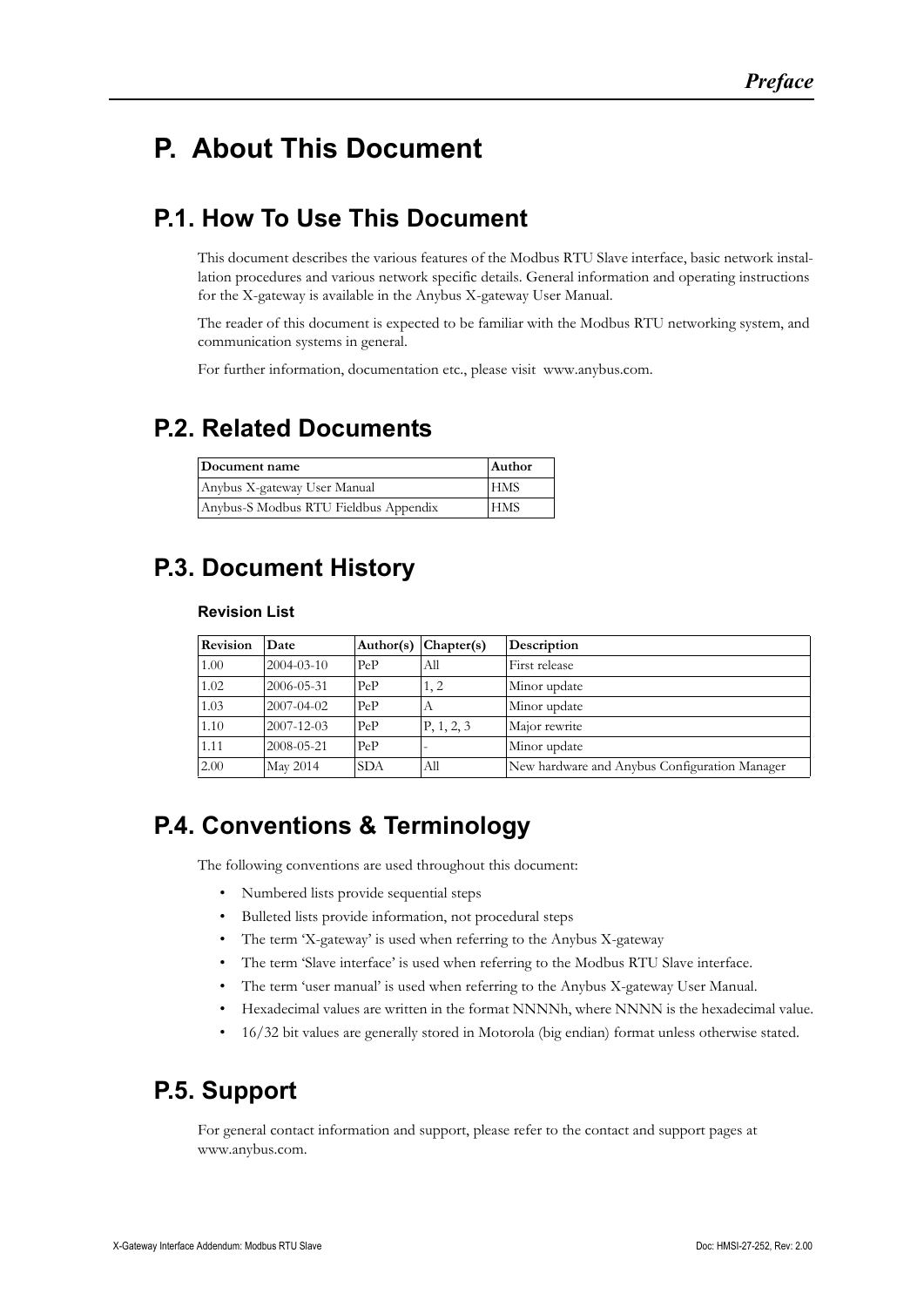# <span id="page-4-4"></span><span id="page-4-1"></span><span id="page-4-0"></span>**1. About the Modbus RTU Slave Interface**

# <span id="page-4-2"></span>**1.1. General Description**

The Modbus-RTU Slave Interface for the X-gateway implements a passive Modbus-RTU slave node for the X-gateway platform. As a slave node, it can respond to Query's from a Modbus RTU Master, but will not initiate communication on its own.

The interface exchanges data through two buffers as follows:

#### **• Input Buffer**

This buffer holds data forwarded *from* the other network, and can be read by the Modbus Master.

#### **• Output Buffer**

This buffer is forwarded *to* the other network, and can be both read and written by the Modbus Master. Note however that the unidirectional nature of the X-gateway means it will still only be forwarded *to* the other network, never the other way around (for that purpose, use registers associated with the Input Buffer instead).



### <span id="page-4-3"></span>**1.2. Features**

- Modbus-RTU compliant, passive slave node operation
- Modbus diagnostics
- Up to 256 Modbus registers in each direction
- RS485 or RS232 operation
- Baudrates from 1200bps to 57600bps
- On-board configuration switches
- Galvanically isolated bus electronics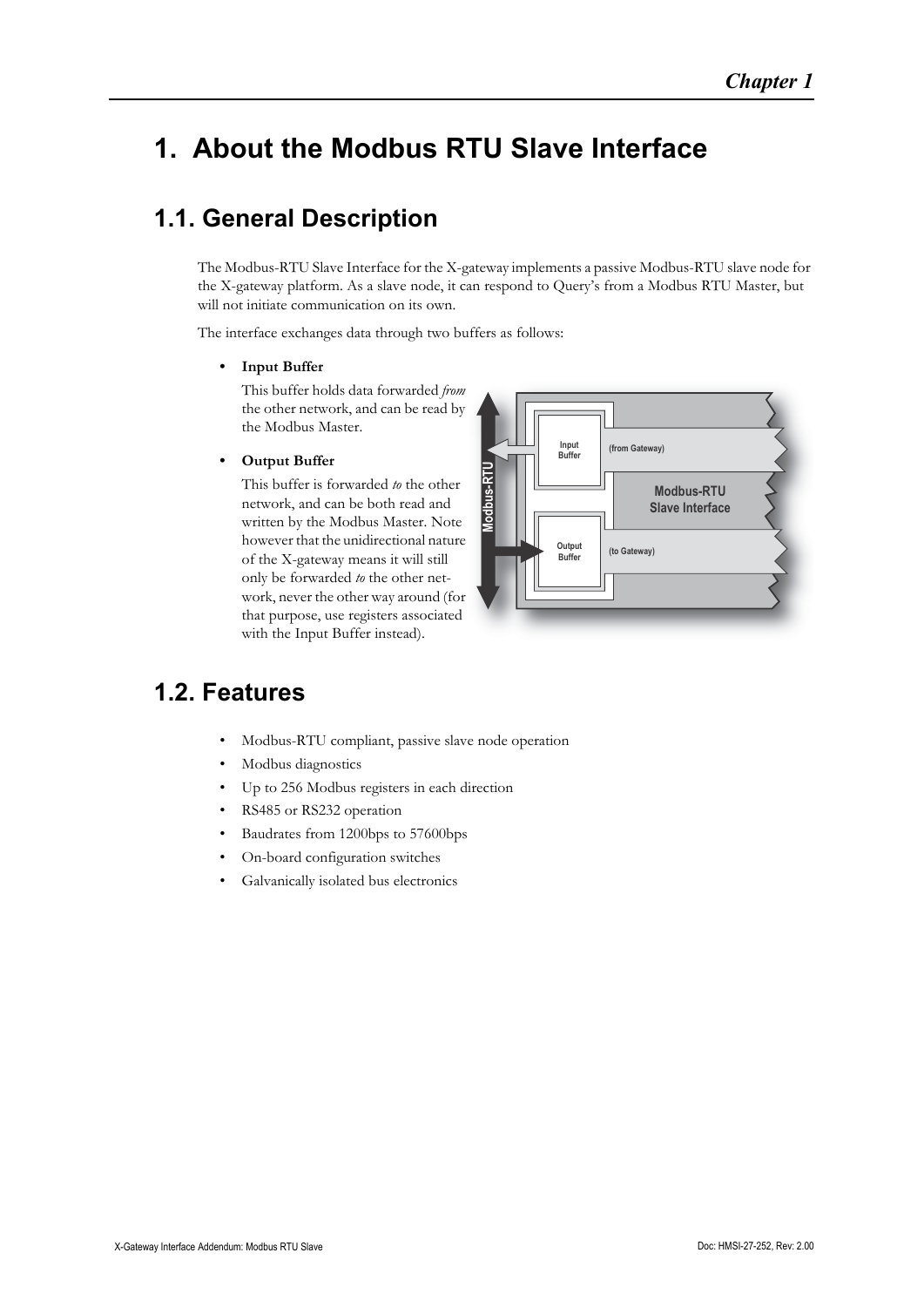# <span id="page-5-0"></span>**1.3. External View**

### <span id="page-5-1"></span>**1.3.1. Modbus RTU Status LEDs**

| <b>LED</b>       | Colour  | Indication                          |
|------------------|---------|-------------------------------------|
| Gateway          |         |                                     |
| Status           |         | Consult the user manual for further |
|                  | details |                                     |
| Processing       | Green   | Processing message                  |
|                  | Off     | Not processing                      |
| Bus Error        | Red     | Bus error                           |
|                  | Off     | Normal operation                    |
| Bus Ready        | Green   | Normal operation                    |
|                  | Red     | Bus timeout error                   |
|                  | off     | Bus not running                     |
| <b>HW</b> Status | Red     | Configuration switch error          |
|                  | Off     |                                     |

### <span id="page-5-2"></span>**1.3.2. Connectors and Switches**

#### **Modbus RTU network connector**

See [A-13 "Modbus RTU Connector Pinout"](#page-11-4).

#### **Termination Switch**

See [2-9 "Network Termination"](#page-7-3).

#### **Configuration switches**

See [2-8 "Installation and Configuration".](#page-6-4)

#### **Gateway Power connector**

Se the X-gateway user manual for further details.

#### **USB Gateway Config connector**

See the X-gateway user manual for further details.





#### **Top-mounted Interface**



#### **Bottom-mounted Interface**

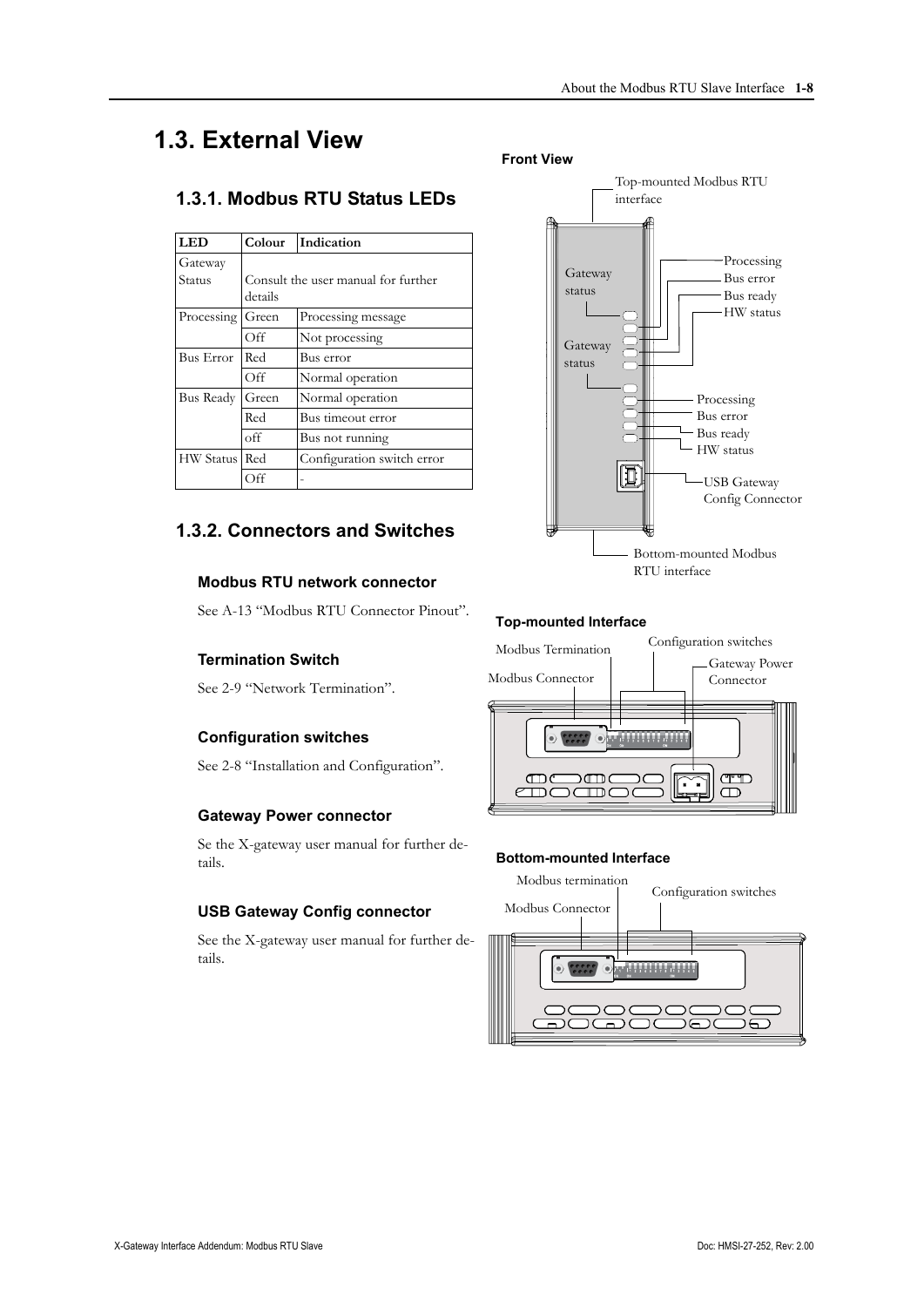# <span id="page-6-4"></span><span id="page-6-1"></span><span id="page-6-0"></span>**2. Installation and Configuration**

### <span id="page-6-2"></span>**2.1. Node ID Configuration**

Each node on a Modbus RTU network must be assigned a unique node ID. Seven switches are used to set the Modbus node ID of the Slave interface in binary form. The switches are read once during startup, i.e. the gateway must be restarted for any changes to have effect.

| <b>Switch 1</b> | Switch 2                | Switch 3   | <b>Switch 4</b>         | Switch 5   | Switch 6   | Switch 7                | Switch 8 <sup>a</sup> | <b>Node ID</b> |
|-----------------|-------------------------|------------|-------------------------|------------|------------|-------------------------|-----------------------|----------------|
| <b>OFF</b>      | <b>OFF</b>              | <b>OFF</b> | <b>OFF</b>              | <b>OFF</b> | <b>OFF</b> | <b>OFF</b>              |                       | (invalid)      |
| <b>OFF</b>      | <b>OFF</b>              | <b>OFF</b> | <b>OFF</b>              | <b>OFF</b> | <b>OFF</b> | ON                      |                       |                |
| <b>OFF</b>      | <b>OFF</b>              | <b>OFF</b> | <b>OFF</b>              | <b>OFF</b> | <b>ON</b>  | <b>OFF</b>              |                       |                |
| $\cdots$        | $\bullet\bullet\bullet$ |            | $\bullet\bullet\bullet$ | $\cdots$   |            | $\bullet\bullet\bullet$ |                       | $\cdots$       |
| <b>ION</b>      | ON                      | ON         | ON                      | ON         | ON         | ON                      |                       | 127            |

a. See [2-8 "Baudrate Configuration"](#page-6-3)

#### *Example:*



### <span id="page-6-3"></span>**2.2. Baudrate Configuration**

| $\Box \Lambda umpv.$        |            |                               |            | In this example, the Modbus node ID will be 42.                             |                       | 5858585<br>$4 - 5$<br><b>ON</b><br>ЮN                                                                                                                                                                           |
|-----------------------------|------------|-------------------------------|------------|-----------------------------------------------------------------------------|-----------------------|-----------------------------------------------------------------------------------------------------------------------------------------------------------------------------------------------------------------|
| different.                  |            |                               |            |                                                                             |                       | Note: Depending on if the Slave interface is top or bottom mounted, the orientation of the switches are                                                                                                         |
|                             |            | <b>Baudrate Configuration</b> |            |                                                                             |                       |                                                                                                                                                                                                                 |
|                             |            |                               |            | startup, i.e. the gateway must be restarted for any changes to have effect. |                       | The standard baudrate of Modbus RTU is 19.2kbit/s. The Slave interface does however allow baudrates<br>from 1.2kbit/s to 57.6kbit/s to be selected via the baudrate switches. The switches are read once during |
| Switch 1-<br>7 <sup>a</sup> | Switch 8   | Switch 1                      | Switch 2   | Switch 3 <sup>b</sup>                                                       | Switch 4 <sup>b</sup> | <b>Baudrate</b>                                                                                                                                                                                                 |
|                             | <b>OFF</b> | <b>OFF</b>                    | <b>OFF</b> |                                                                             |                       | (invalid)                                                                                                                                                                                                       |
|                             | OFF        | <b>OFF</b>                    | <b>ON</b>  |                                                                             |                       | $1.2$ kbit/s                                                                                                                                                                                                    |
|                             | OFF        | 0N                            | <b>OFF</b> |                                                                             |                       | $2.4$ kbit/s                                                                                                                                                                                                    |
|                             | OFF        | 0N                            | <b>ON</b>  |                                                                             |                       | 4.8kbit/s                                                                                                                                                                                                       |
|                             | ON         | <b>OFF</b>                    | <b>OFF</b> |                                                                             |                       | 9.6kbit/s                                                                                                                                                                                                       |
|                             | ΟN         | <b>OFF</b>                    | ON         |                                                                             |                       | 19.2kbit/s (standard)                                                                                                                                                                                           |
|                             | ΟN         | 0N                            | <b>OFF</b> |                                                                             |                       | 38.4kbit/s                                                                                                                                                                                                      |
|                             | ΟN         | ΟN                            | ON         |                                                                             |                       | 57.6kbit/s                                                                                                                                                                                                      |

a. These switches are used for Node ID configuration, see previous section.

<span id="page-6-5"></span>b. This switch is used for Parity configuration, see next section.

*Example:*

In this example, the baudrate will be 1.2kbit/s.



**Note:** Depending on if the Slave interface is top or bottom mounted, the orientation of the switches are different.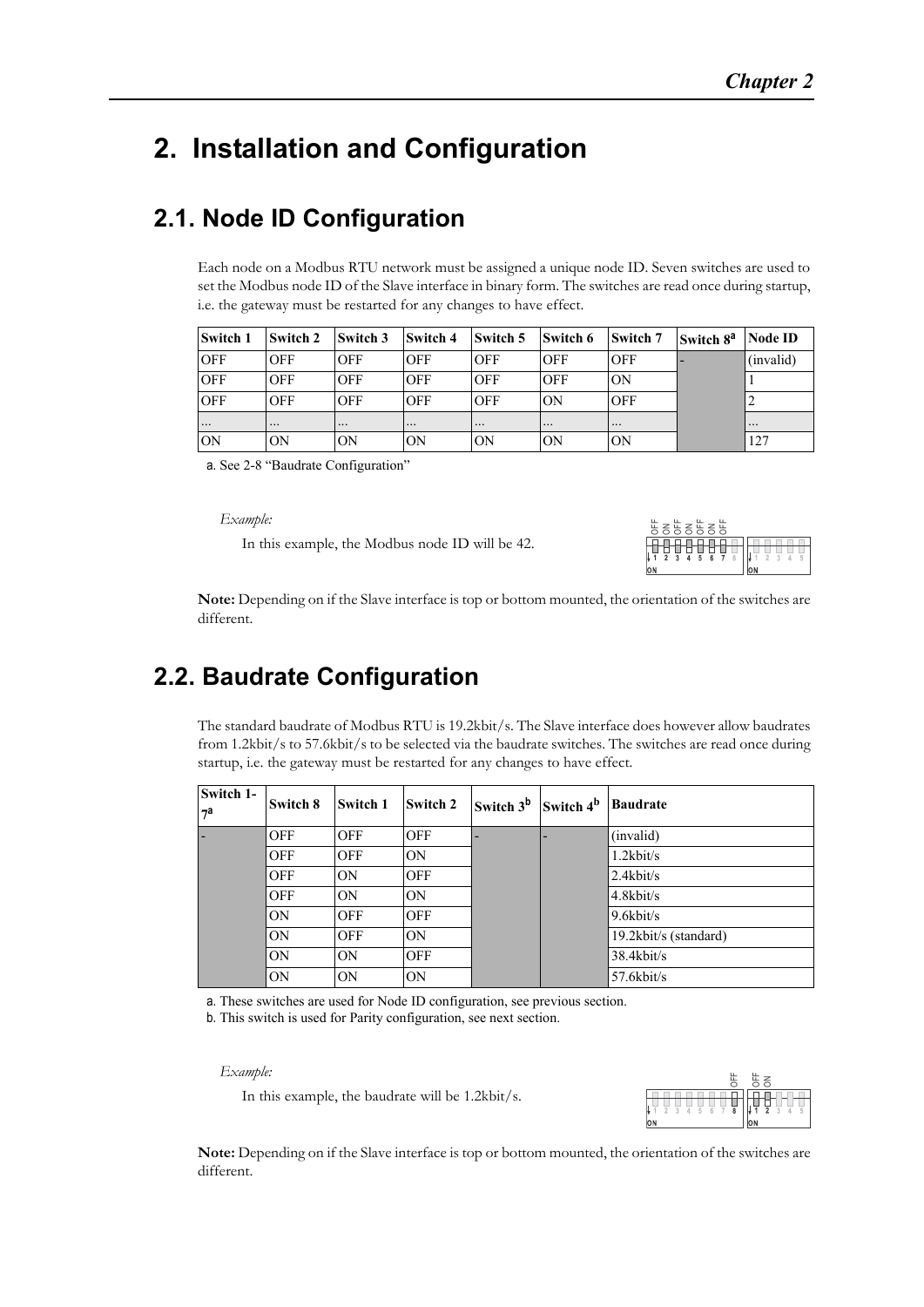### <span id="page-7-0"></span>**2.3. Parity and Stop Bits Configuration**

The Slave interface allows different parity settings to be selected via the parity switches. The switches are read once during startup, i.e. the gateway must be restarted for any changes to have effect.

| Switch $1^a$ Switch $2^a$ Switch 3 |            | <b>Switch 4</b> | Switch $5^b$ Parity |                 | <b>Stop bits</b>      |
|------------------------------------|------------|-----------------|---------------------|-----------------|-----------------------|
|                                    | <b>OFF</b> | OFF             |                     | (invalid)       | $\lim_{\text{valid}}$ |
|                                    | <b>OFF</b> | ON              |                     | None (Standard) | 2 (standard)          |
|                                    | ON         | OFF             |                     | Even            |                       |
|                                    | OΝ         | OΝ              |                     | Odd             |                       |

<span id="page-7-4"></span>a. See [2-8 "Baudrate Configuration"](#page-6-3)

b. See [2-9 "Physical Interface"](#page-7-1) 

*Example:*

2 stop bits, no parity (Modbus RTU standard)



### <span id="page-7-1"></span>**2.4. Physical Interface**

The Slave interface supports RS232 and RS485 communication standards.

|   |  |            | Switch $1^a$ Switch $2^a$ Switch $3^b$ Switch $4^b$ Switch 5 Physical Interface |
|---|--|------------|---------------------------------------------------------------------------------|
| - |  | <b>OFF</b> | RS485                                                                           |
|   |  | ON         | RS232                                                                           |

<span id="page-7-5"></span>a. See [2-8 "Baudrate Configuration"](#page-6-3)

<span id="page-7-6"></span>b. See [2-9 "Parity and Stop Bits Configuration"](#page-7-0)

#### *Example:*

<span id="page-7-3"></span>In this example, the physical interface is set to RS232.



### <span id="page-7-2"></span>**2.5. Network Termination**

The end nodes of a RS485-based Modbus RTU network must be terminated in order to avoid reflections on the bus line. The Slave interface features a termination switch, which is used to enable internal termination resistors.

| <b>Switch Position</b> | <b>Internal Termination</b> |
|------------------------|-----------------------------|
| <b>OFF</b>             | Disabled                    |
| ON                     | Enabled                     |

The figure below shows the connection and the values of the internal termination and bias resistors. If the values does not match the network termination convention, external termination must be used.

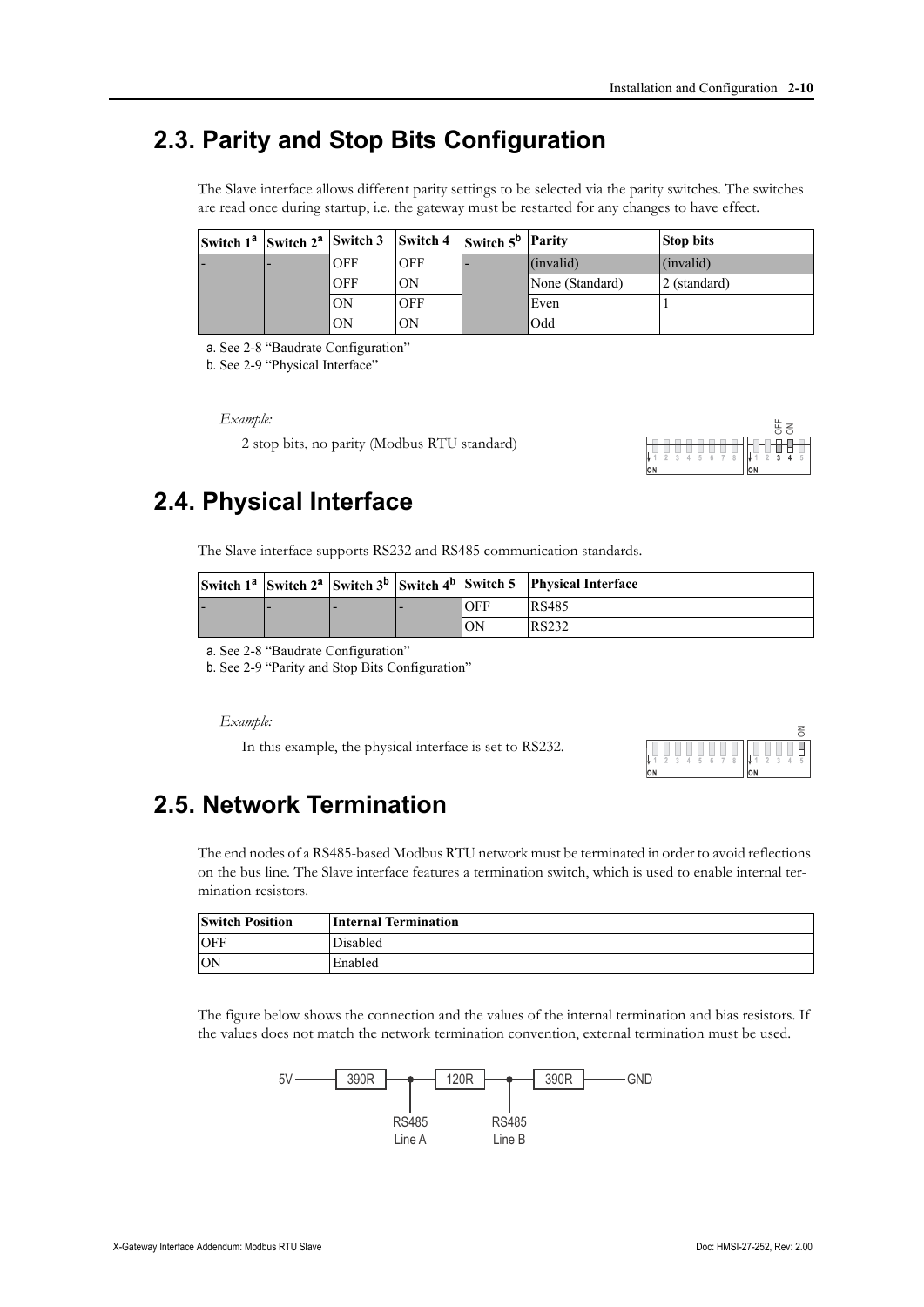# <span id="page-8-1"></span><span id="page-8-0"></span>**2.6. Gateway Config Interface**

The Modbus-specific settings in the X-gateway are configured with the help of Anybus Configuration Manager. See the Anybus X-gateway user manual for further information on using this tool..

When ACM is connected to the gateway via the USB configuration connector, the following settings are available:

| ⊿ Network Type                    |                         |
|-----------------------------------|-------------------------|
| Name                              | <b>Modbus RTU Slave</b> |
| 4 General                         |                         |
| Input Register data Size (bytes)  | 20                      |
| Output Register data Size (bytes) | 20                      |
| Offline option                    | Clear                   |
| Control word/Status word          | <b>Disable</b>          |
| 4 Fieldbus Specific               |                         |
| Offline timeout (ms/0=disabled)   | 0                       |

#### See also:

- The Anybus X-gateway User Manual, for full details on using ACM.
- The online help in ACM, for further help on the available settings.
- • [3-11 "Data Exchange"](#page-9-4)
- • [3-12 "Coil & Register Map"](#page-10-2)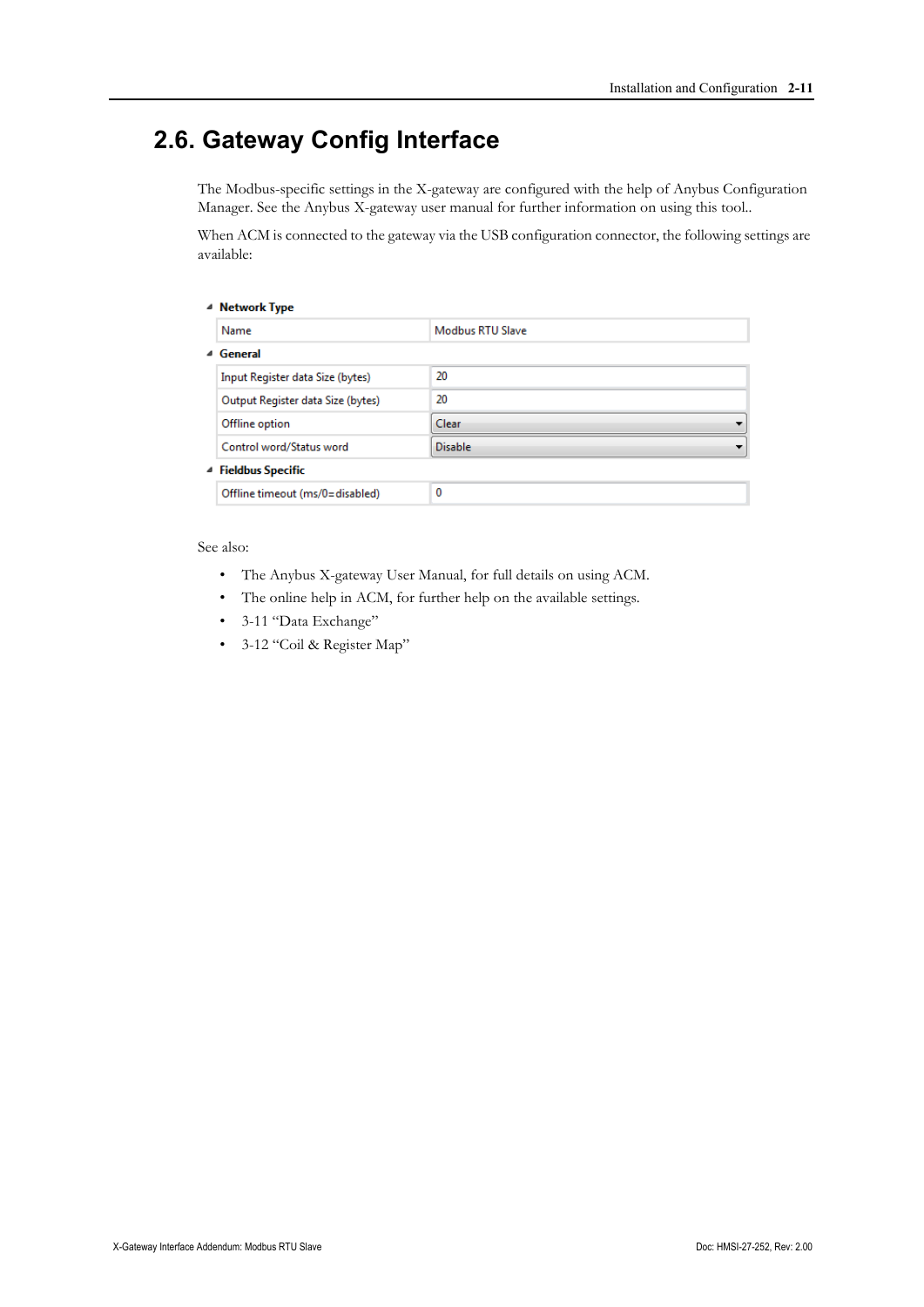# <span id="page-9-4"></span><span id="page-9-1"></span><span id="page-9-0"></span>**3. Data Exchange**

# <span id="page-9-2"></span>**3.1. General Information**

The Slave Interface acts as a passive node and as such it responds to incoming Querys and accepts broadcast messages. It will not initiate communication autonomously.

In the Anybus implementation, several Modbus functions are associated with the very same data. While this may appear confusing at first, it allows data to be manipulated in a very flexible manner (e.g. it is possible to manipulate individual bits of a register by accessing coils associated with the same memory location).

The following functions can be used to access data in the Slave Interface:

| <b>Modbus Function</b> | <b>Function Code</b> | <b>Direction</b>  | <b>Associated with Buffer</b> |
|------------------------|----------------------|-------------------|-------------------------------|
| Read Coil              |                      | Gateway to Modbus | Input- and Output Buffers     |
| Read Input Discretes   | 2                    |                   |                               |
| Read Holding Regis-    | 3                    |                   |                               |
| ters                   |                      |                   |                               |
| Read Input Registers   | $\overline{4}$       |                   |                               |
| Write Coil             | 5                    | Modbus to Gateway | Output Buffer                 |
| Write Single Register  | 6                    |                   |                               |
| Force Multiple Coils   | 15                   |                   |                               |
| Force Multiple Regis-  | 16                   |                   |                               |
| ters                   |                      |                   |                               |
| Mask Write Register    | 22                   |                   |                               |
| Read/Write Registers   | 23                   | Bidirectional     | Input- and Output Buffers     |

See also...

• [3-12 "Coil & Register Map"](#page-10-0)

# <span id="page-9-3"></span>**3.2. Modbus Exceptions**

With the exception of broadcast messages, the Modbus Master expects it's slaves to respond within a certain defined time period. If no response is received (e.g. due to a transmission error), this eventually triggers a timeout condition in the Master.

If the Slave Interface receives a Query from the Master, but for some reason is unable to process it (e.g. the Master tries to access a non-existent Register), an Exception is returned to inform the Master of the nature of the problem.

The Slave Interface may issue the following Exception responses:

| #   | Meaning              | <b>Description</b>                                         |
|-----|----------------------|------------------------------------------------------------|
| 01h | Illegal Function     | The Query contains an illegal or unsupported function call |
| 02h | Illegal Data Address | The Query contains an illegal data address                 |
| 03h | Illegal Data Value   | The Query contains invalid data                            |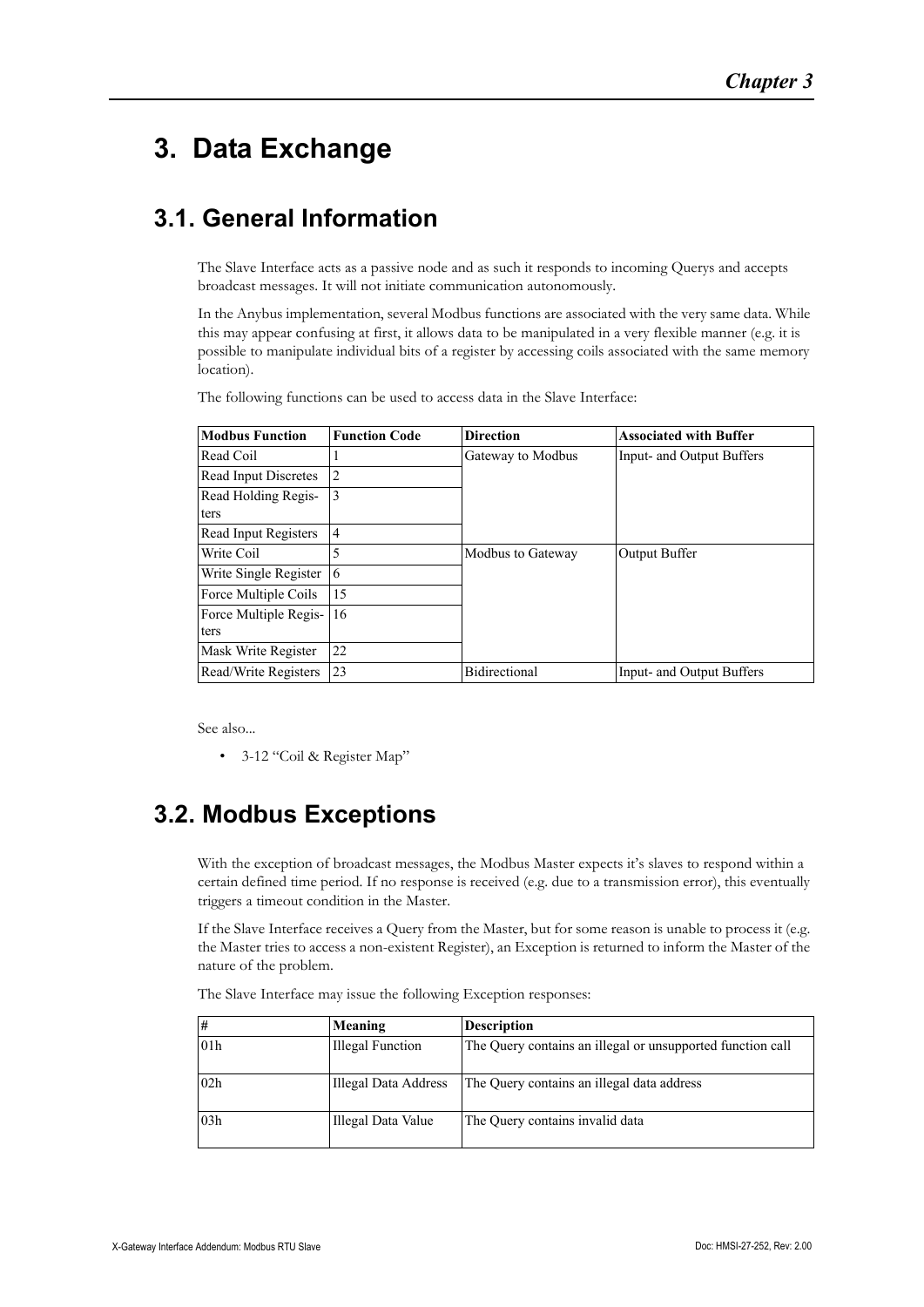## <span id="page-10-2"></span><span id="page-10-0"></span>**3.3. Coil & Register Map**

| Register#       | $Coil \#$   | <b>Buffer</b>           | <b>Location</b> in<br><b>Buffer</b> | <b>Comments</b>                                                    |
|-----------------|-------------|-------------------------|-------------------------------------|--------------------------------------------------------------------|
| $\mathbf{1}$    | 116         | Input Buffer $ 000001h$ |                                     | Applicable Modbus functions:                                       |
| $\overline{c}$  | 1732        |                         | 002003h                             | - Read Coil                                                        |
| $\overline{3}$  | 3348        |                         | 004005h                             | - Read Input Discretes                                             |
| $\sqrt{4}$      | 49.64       |                         | 006007h                             | - Read Holding Registers<br>- Read Input Registers                 |
| 5               | 6580        |                         | 008009h                             | - Read/Write Registers                                             |
| 6               | 8196        |                         | 00A00Bh                             |                                                                    |
| $7\phantom{.0}$ | 97 112      |                         | 00C00Dh                             |                                                                    |
|                 |             |                         |                                     |                                                                    |
| 255             | 40654080    |                         | 1FC 1FDh                            |                                                                    |
| 256             | 40814096    |                         | 1FE 1FFh                            |                                                                    |
| 257 1024        | 4097 16384  |                         |                                     | (reserved)                                                         |
| 1025            | 16385 16400 | Output                  | 000001h                             | Applicable Modbus functions:                                       |
| 1026            | 1640116416  | <b>Buffer</b>           | 002003h                             | - Read Coil                                                        |
| 1027            | 16417 16432 |                         | 004005h                             | - Read Input Discretes                                             |
| 1028            | 16433 16448 |                         | 006007h                             | - Read Holding Registers<br>- Read Input Registers<br>- Write Coil |
| 1029            | 16449 16464 |                         | 008009h                             |                                                                    |
| 1030            | 16465 16480 |                         | 00A00Bh                             | - Write Single Register                                            |
| 1031            | 16481 16496 |                         | 00C00Dh                             | - Force Multiple Coils                                             |
|                 |             |                         |                                     | - Force Multiple Registers                                         |
| 1279            | 2044920464  |                         | 1FC 1FDh                            | - Mask Write Register<br>- Read/Write Registers                    |
| 1280            | 2046520480  |                         | 1FE 1FFh                            |                                                                    |
| 1281            | 20481       |                         |                                     | (reserved)                                                         |

The Input & Output Buffers are mapped to coils and registers as follows:

**Note:** Coils are mapped MSB first, i.e. coil 0 corresponds to bit 15 of register 0.

### <span id="page-10-1"></span>**3.4. Modbus Diagnostics**

The Modbus RTU interface features several diagnostic counters which increments each time the interface encounters certain pre-defined events. These counters may provide valuable clues when troubleshooting the Modbus communication, and can be accessed through the standard Modbus Diagnostic function (function code 08h).

| #               | Meaning                                                                            | <b>Description</b>                                                                      |
|-----------------|------------------------------------------------------------------------------------|-----------------------------------------------------------------------------------------|
| 00 <sub>h</sub> | Return Query Data                                                                  | Loopback; instructs the slave to return the data from the Query                         |
|                 | 0Ah   Clear Counters and Diagnostic Reg-   Clears all diagnostic counters<br>ister |                                                                                         |
|                 | 0Ch Return Bus Communication Error<br>$\mathop{\rm Count}$                         | Returns the no. of detected CRC-errors                                                  |
|                 | 0Dh   Return Bus Exception Error Count                                             | Returns the no. of exception responses previously returned by the<br>slave              |
| 0Eh             | Return Slave Message Count                                                         | Returns the number of messages addressed to the slave interface<br>(broadcast included) |

The following sub-functions are implemented: